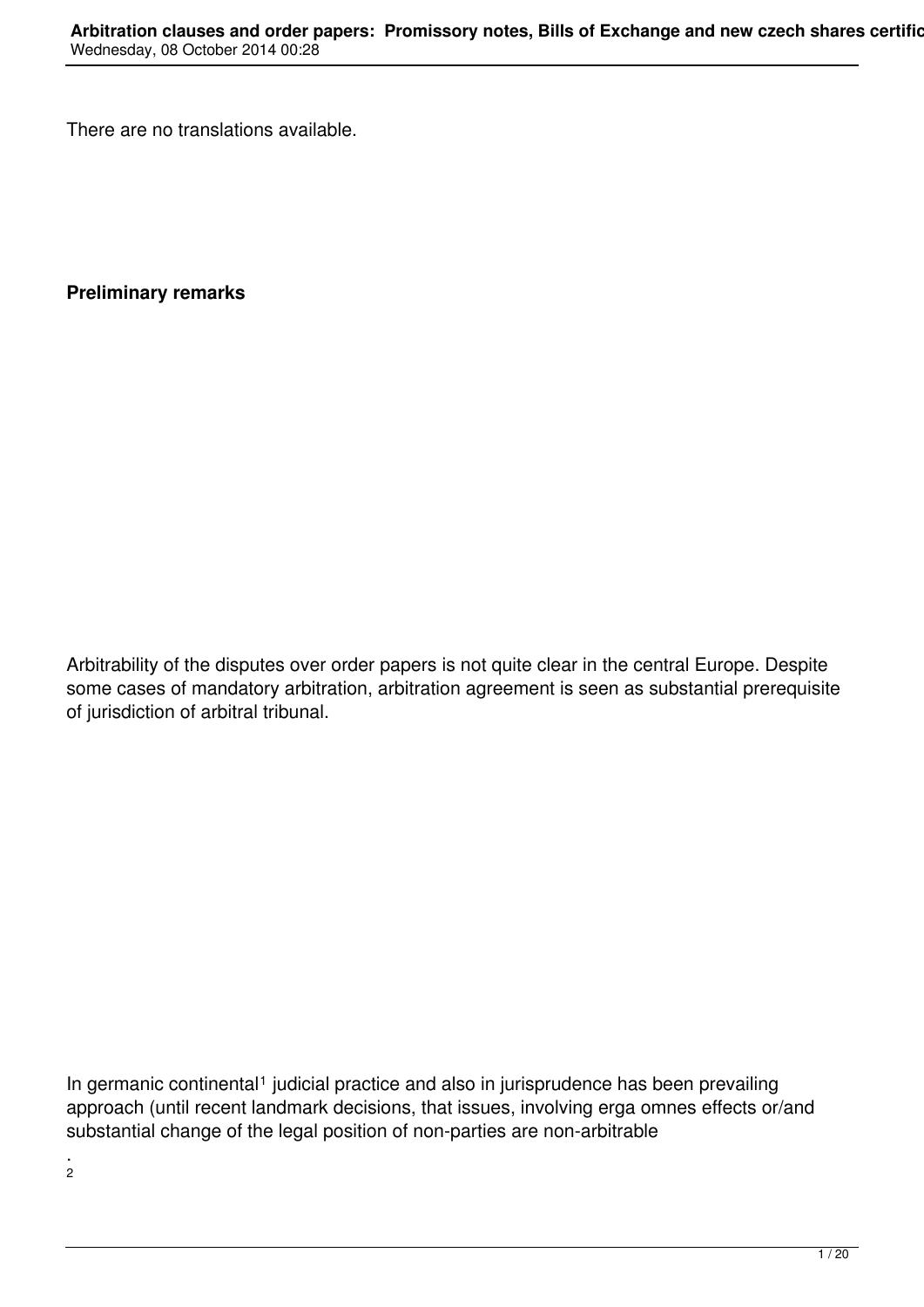It is widely known that non-arbitrability concept was built on the limits of arbitrability laid down by quite ambiguous wording of respective statutory laws. Respective laws contained reference, that subject matter of dispute is arbitrable if such subject matter could be subject to (court or out-of-court) settlement.

Effects on the non-party, statutory registers and "erga omnes" and also disputes where remedy sought were declaratory judgement, were long classical reason to deny possibility of settlement (compromise) and thus also arbitrability of the respective cases.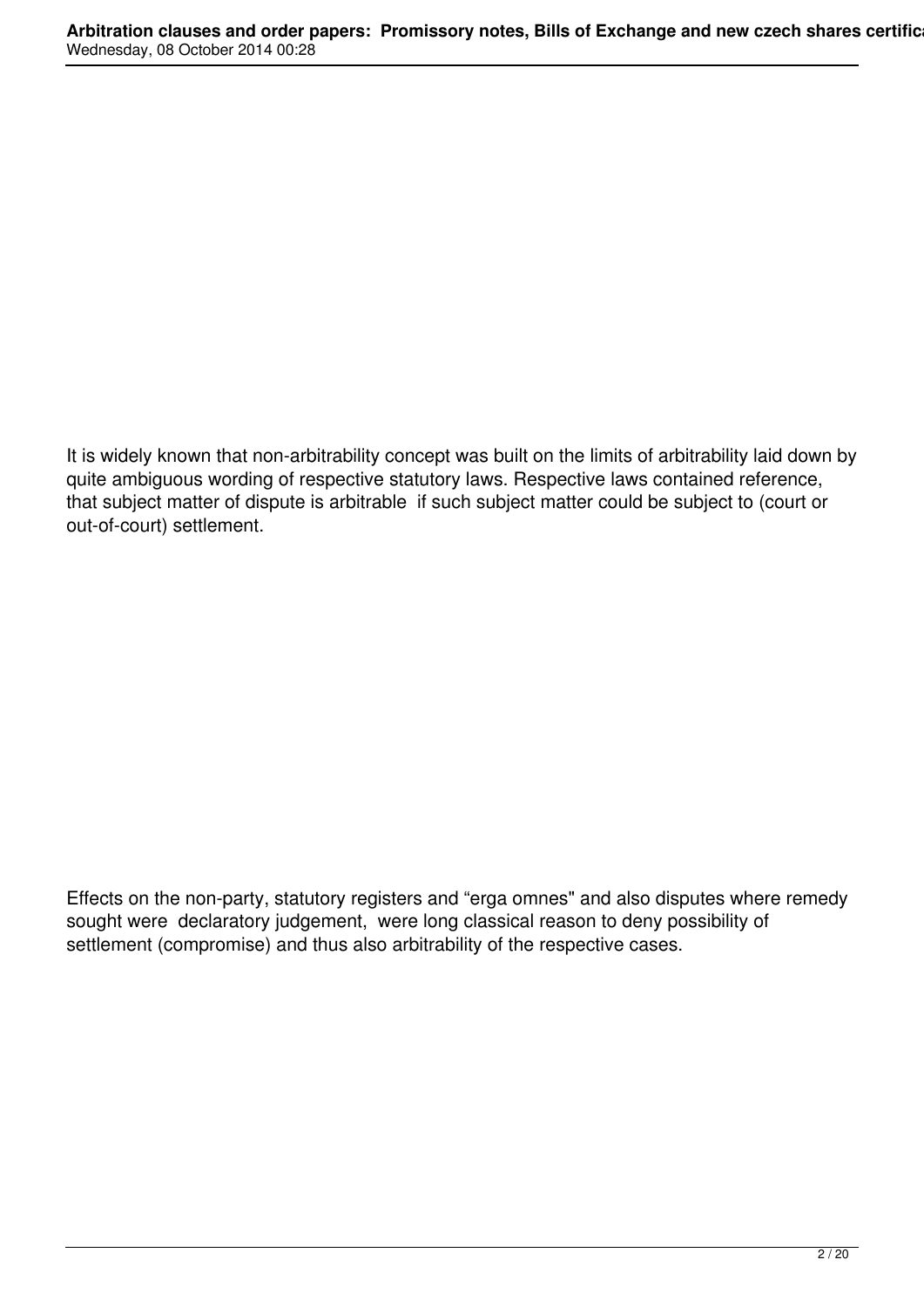Non-arbitrability has been long one of reasons for setting aside number of arbitral awards in Czech Republic, Slovakia or Russia, concerned with "erga omnes" entitlements, such are (land) property disputes.<sup>3</sup> Other way around, swiss PILA (Art. 177) provides that any dispute involving property can be the subject matter of an arbitration.

Meanwhile, recent landmark decisions of Supreme Courts both in Slovakia and in Czech Republic have changed "map of battlefield" and now it is quite clear that arbitration agreement can include in its scope also declaratory rulings, if there is some kind of commercial or property link.

Main reason for arbitrability of such disputes is focused to impossibility of cutting the judgement as to validity of contract or its part as preliminary question from arbitration. Therefore in any arbitration where remedy sought is pecuniary (in principle payment of debt or damages) arbitrator has undisputed jurisdiction to assess the contract between parties or its part as null and void, and also, in specific cases the validity and scope of application of some terms between third parties and participants of arbitration.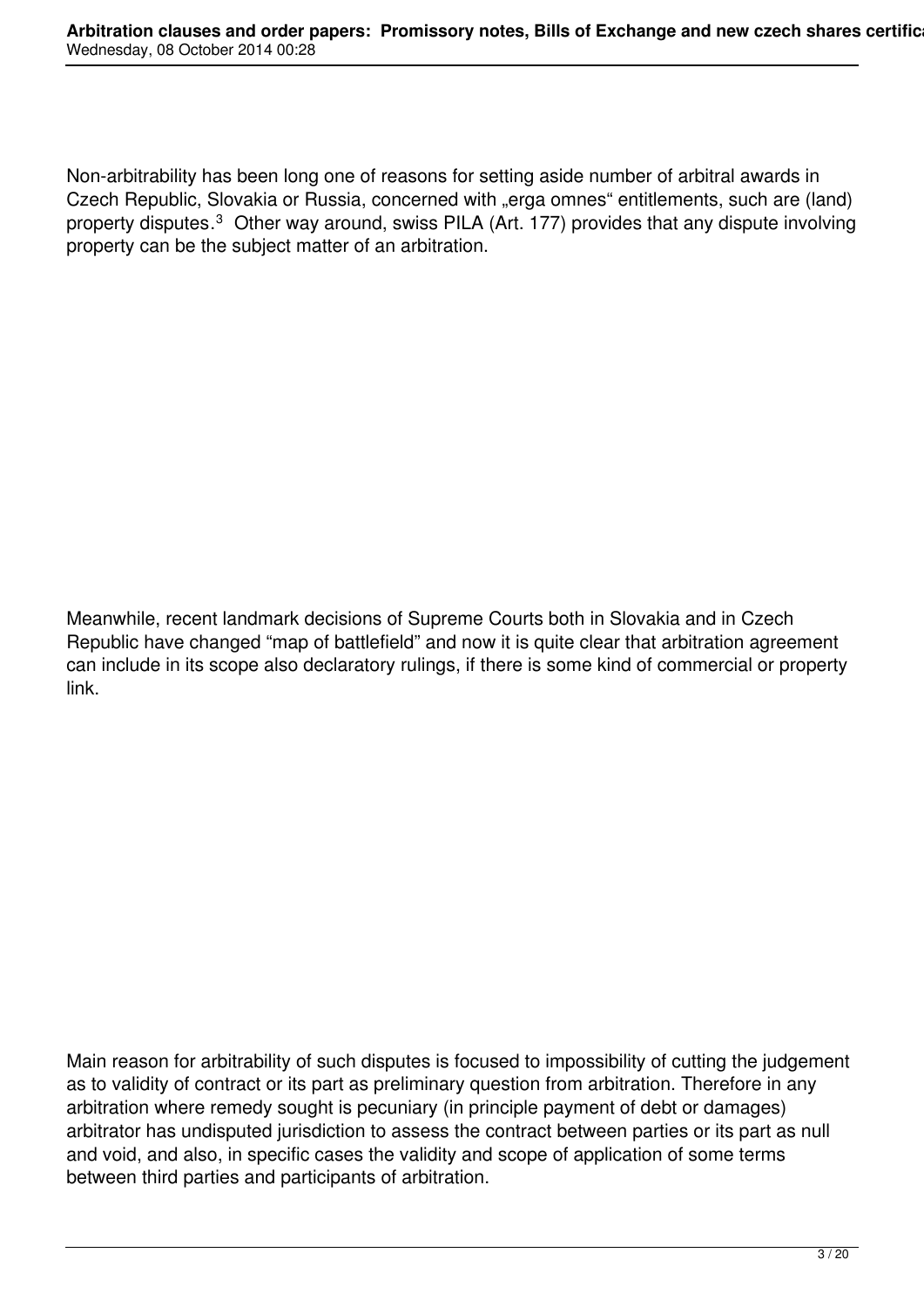Bearing in mind pecularities of order papers issuance and lifecycle, and the prospect of multiparty arbitration arising from such instruments, there is interesting novum in the CEE law of corporations.

In the newly enacted (2013) **Business Corporations Act**<sup>[]</sup> (Czech BCA) conditions for new order papers "kmenové listy na podíly" (shares certificates) which emitent may be limited liability company, issuing such order papers to its shareholder therefore effecting change of shareholders via changing of holder of the certificate.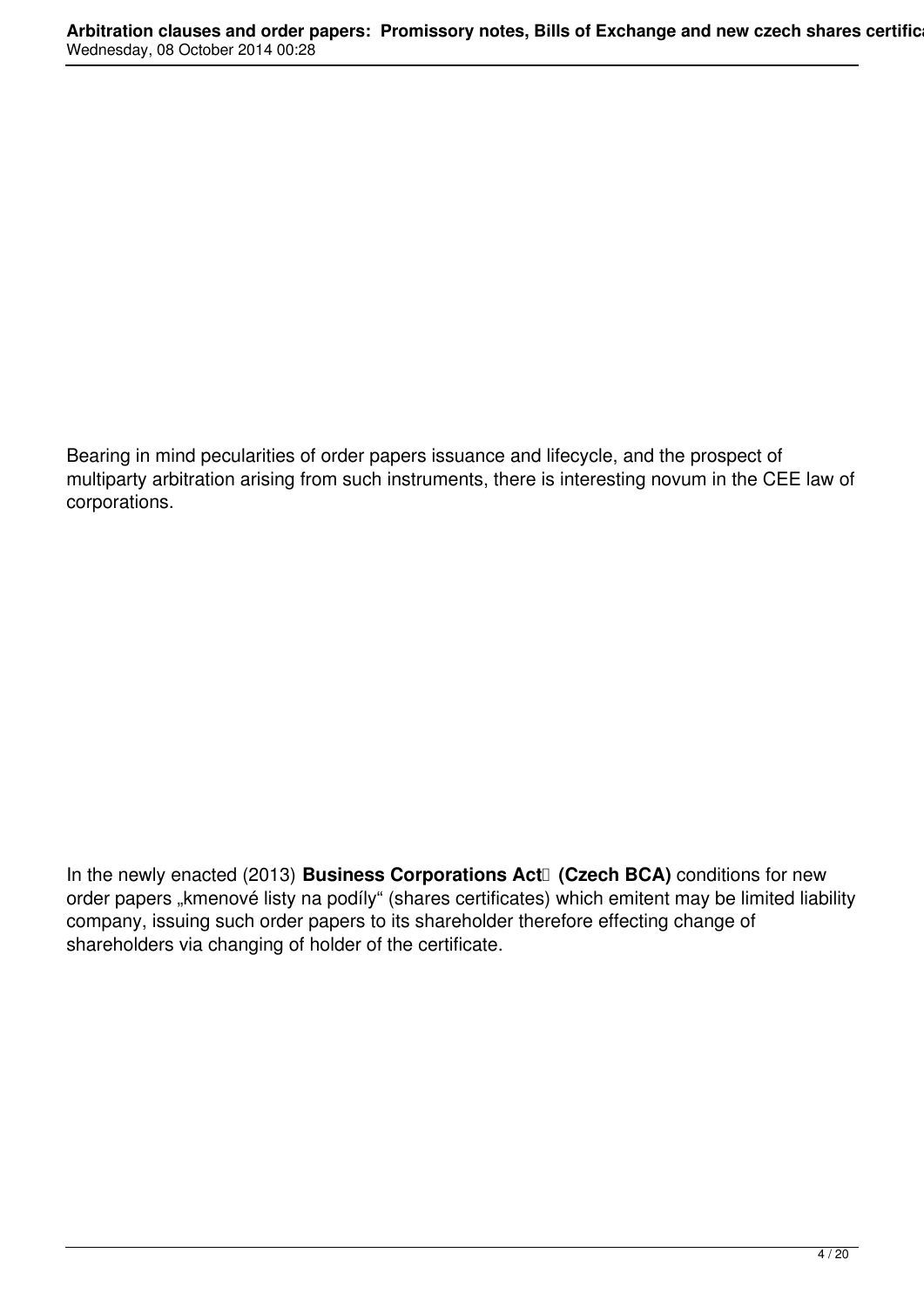In such an environment, some new questions would be raised concerning scope of arbitrability and prerequisites as to arbitration agreement in such a cases. This papers is intended to show some of opportunities based on new enactments with cautious regard to jurisprudence and case law in most concerned jurisdictions.

Main open questions are:

*1/ Would be arbitration agreement concerning the order papers declared null and void* citing non-arbitrability, or the subjective scope of arbitration agreement, and in what *circumstances ?*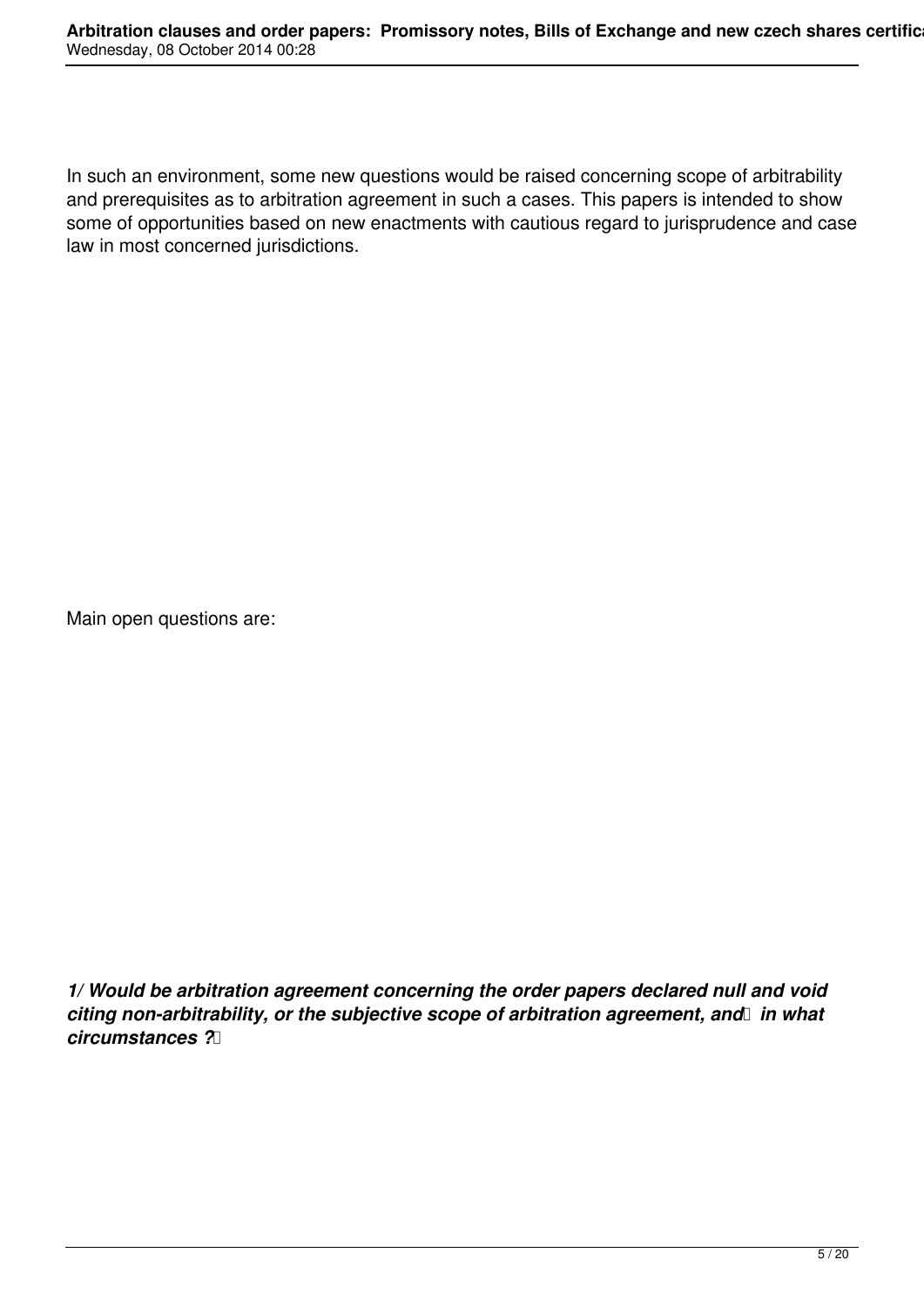2/ Can the arbitration clause in the main contract bound parties of order papers issued *on the basis of such contract ?*

*3/ Can the arbitration clause in the Articles of Association or Shareholders Agreements bound the members acceding such instrument by virtue of the order paper ?* 

**Tour de horizon:** 

Arbitrability of the Disputes on Promisory Notes from Singapore via "German expert" in Honkong to the Prague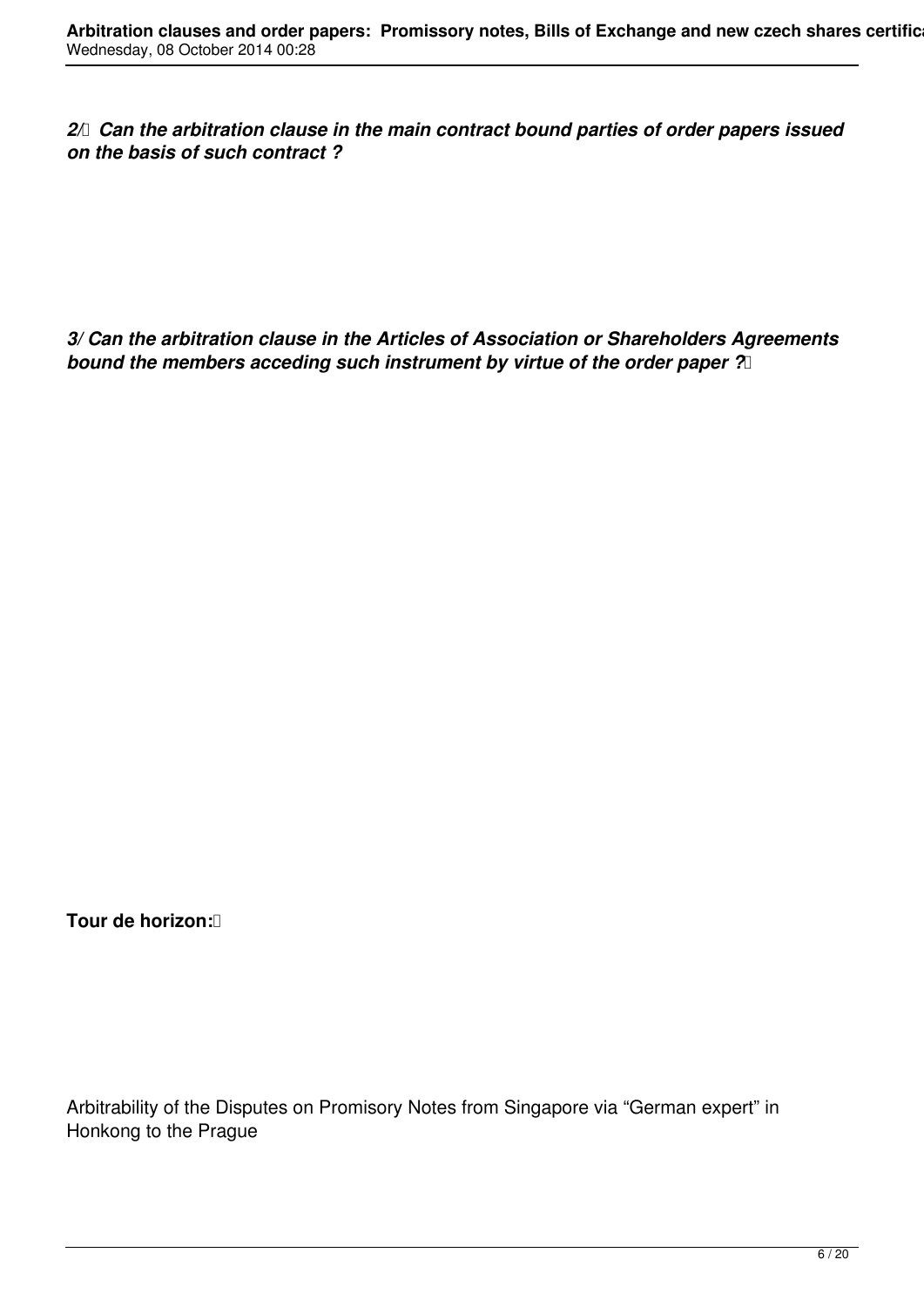Interestingly enough I will start with reference to case not from civil law country.

The Singapore High Court held that "*a bill of exchange is a separate contract from the contract pursuant to which the said bill of exchange was furnished* " (see paragraph [25]) citing the Singapore Court of Appeal decision of *Wong Fook Heng v. Amixco Asia Pte Ltd*  [1992] 1 SLR(R) 654). 4

The High Court then considered the English House of Lords case of *Nova (Jersey) Knit Ltd v. Kammgarn Spinnerei GmbH*

, [1977] 1 WLR 713 where the law lords held (by a majority) that a stay of the English court action should be refused because the appellant's claim on the bills of exchange did **not fall within the arbitration clause in the partnership agreement between the parties**

. Those bills of exchange constituted separate and independent contracts (see paragraph [31]). The arbitration clause read,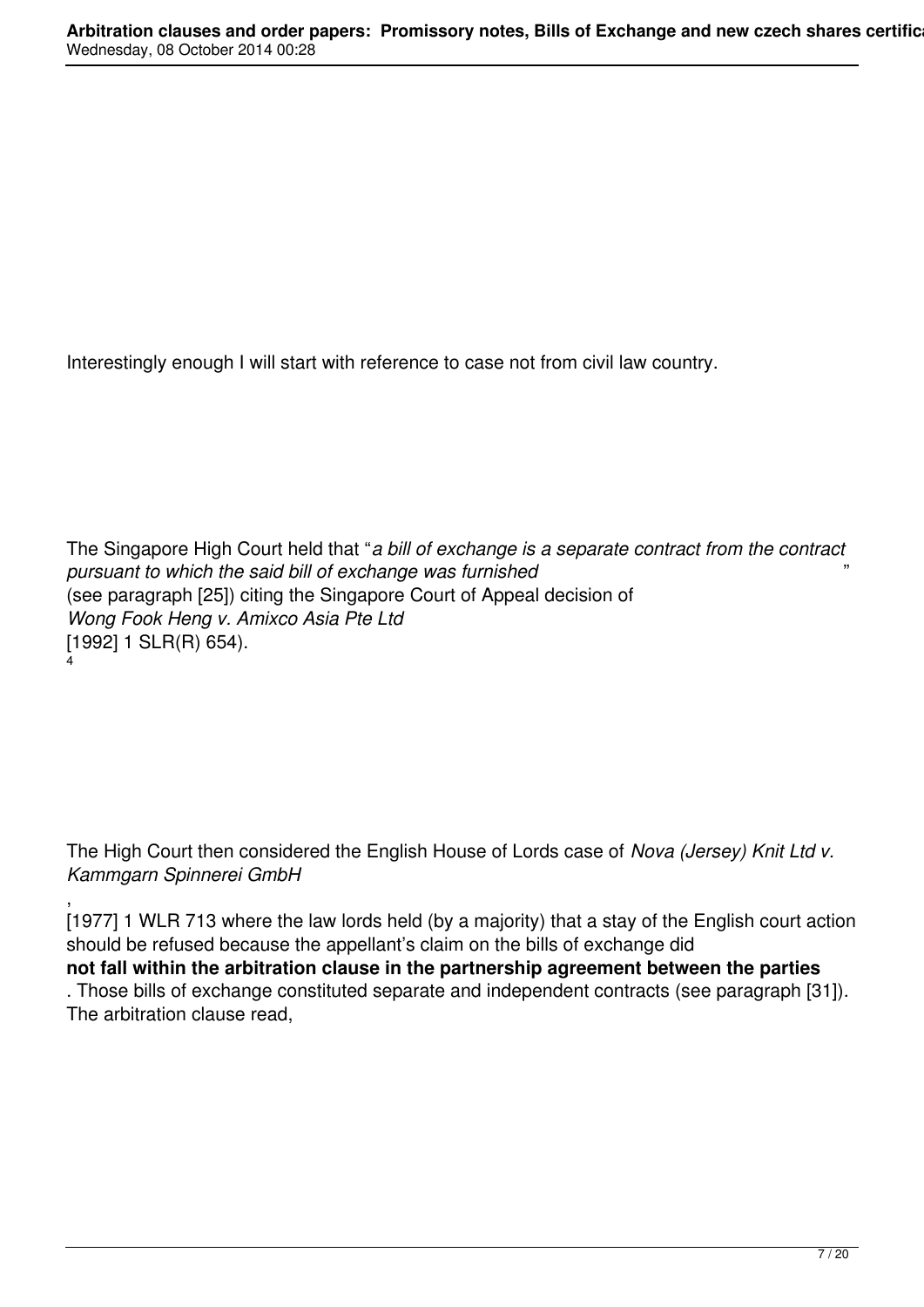*"All disputes arising from the partnership relationship or occasioned by (or 'in connection with') the partnership relationship between the partnership and the partners shall be decided by the arbitration tribunal provided for in a separate document."*

The *Nova* case was followed by the Hong Kong Court of Appeal in *Pacific Forex Ltd v. Lei Kuan Leong* [1999] HKCA 364

where the court held at paragraph [11] that,

*"The approach to be adopted in Hong Kong law is no different from that in English law … A bill of exchange is not valid if it incorporates an arbitration clause. To hold that an arbitration clause referring to disputes arising from the underlying agreement, applies to bills of exchange would make "a very substantial inroad upon the commercial principle on which bills of exchange have always rested." Accordingly there must be a plain manifestation in the arbitration clause that it is to apply to bills of exchange if the presumption against taking bills of exchange into arbitration is to be rebutted. As Lord Russell indicated, there is an inconsistency between the nature and function of such a bill and an arbitration clause."*

However, the Singapore High Court declined to follow *Nova* (and the cases following it), first confirming "stay for arbitration" (that means stay of proceeding before court to facilitate arbitration according arbitration clause but not prejudicing the final answer to question of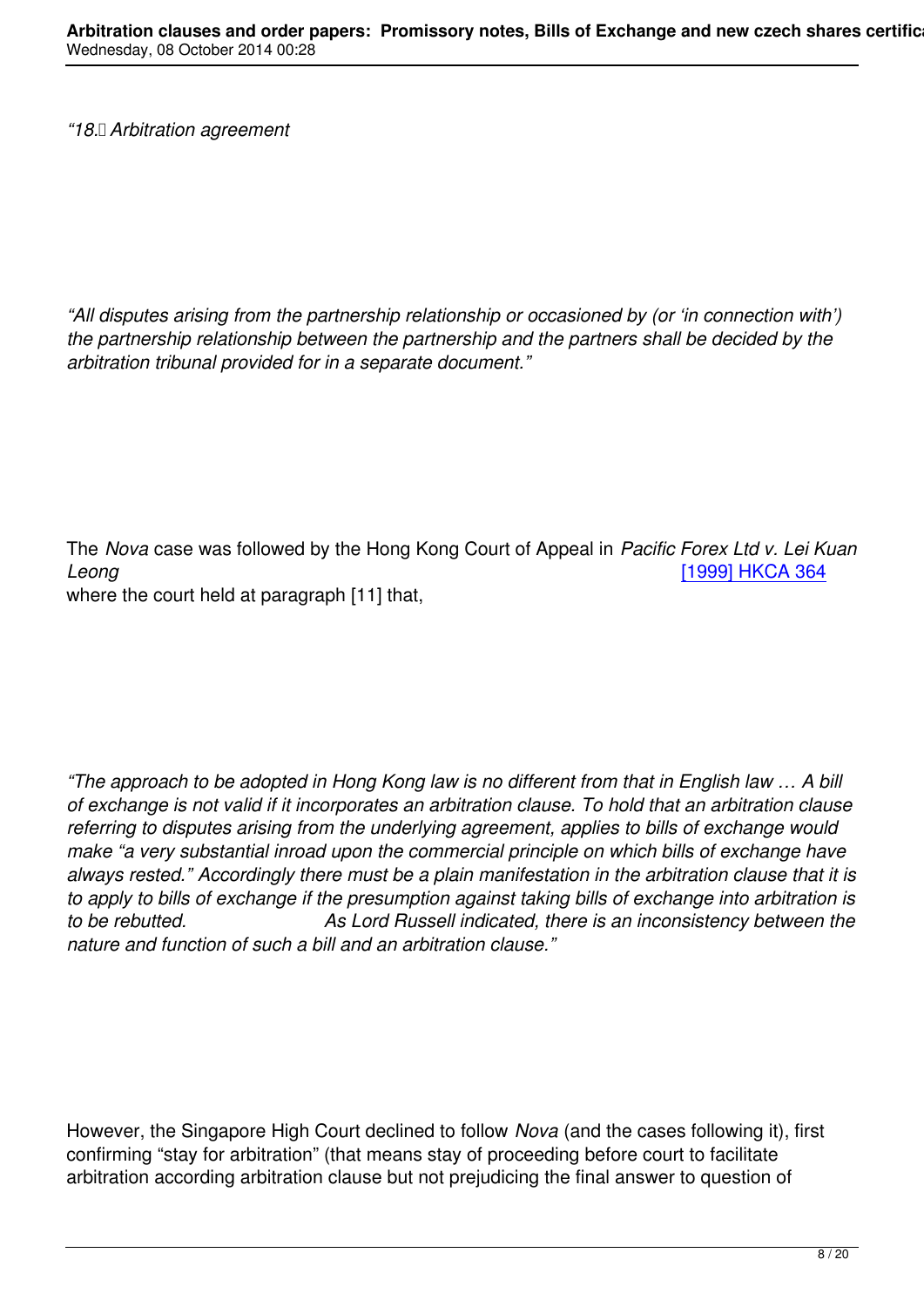arbitrability).

Shaun Lee also remind us about *Pacific Forex* case, where Hong Kong Court of Appeal cited "german expert" about german approach:

*"In the case of bills given by merchants in payment of the price of goods it cannot, if there is any doubt, be assumed that a clause providing for submission of disputes to arbitration applies to claims under the bills.(…)A very plain manifestation of intention to extend an arbitration clause to claims under bills of exchange is needed to rebut the presumption that businessmen neither wish nor expect bills of exchange to be taken into arbitration."*

As Shaun Lee concludes quoting the recent judgements, Singapore Courts moved away from "presumption against taking bills of exchange into arbitration", instead forming new approach of presumption for arbitration, or better "presumption to single forum", reasoning, that if parties did not explicitly agreed otherwise, arbitration agreement for underlying contract shall be construed as covering also bills of exchange.

Now we can turn back to Europe, to the very field of the german law influence - to the Czech case law.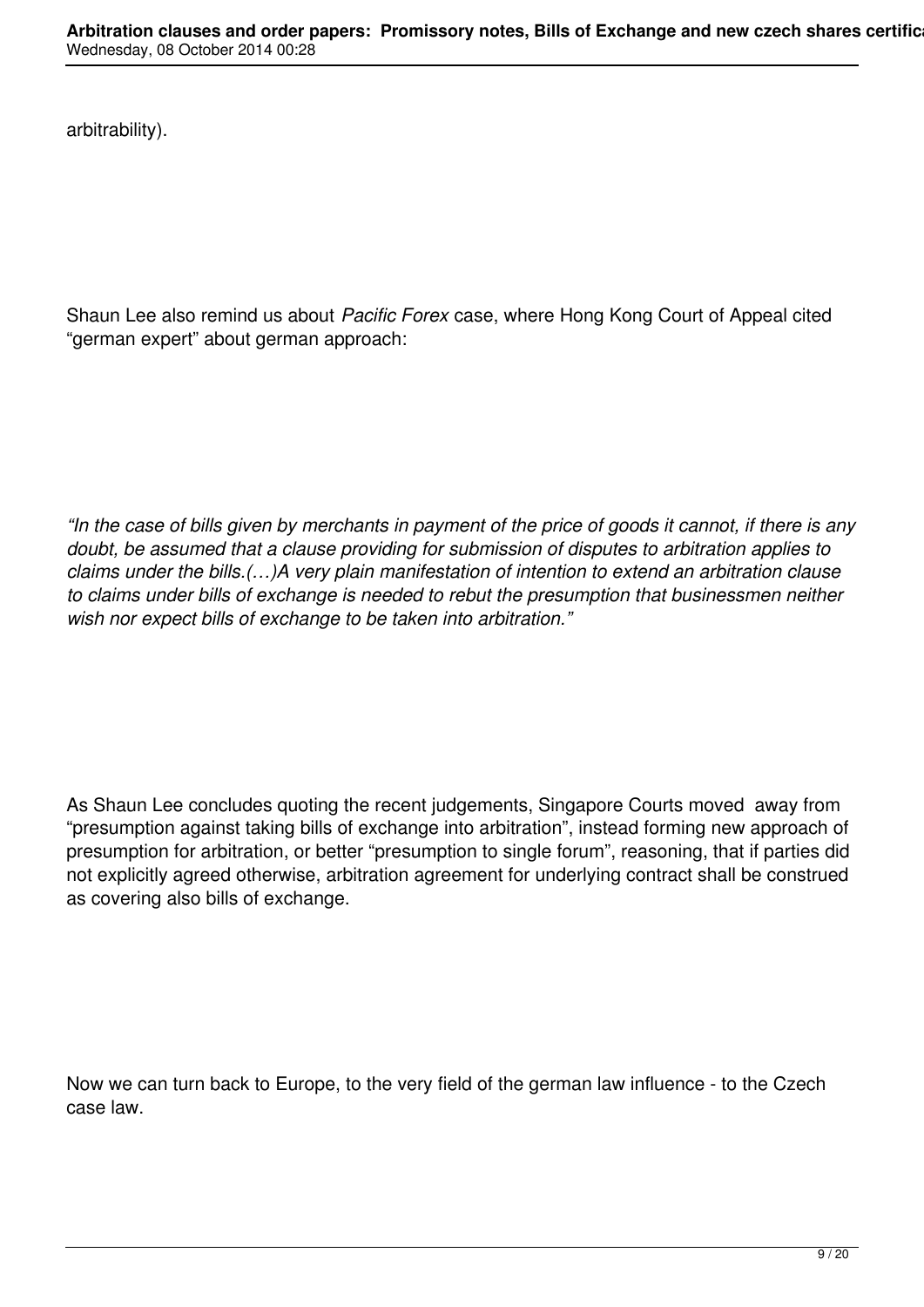In the case *No. 5 Cmo 342/2007* High Court of the Prague basically followed the HKCA cited "german expert" doctrine, reasoning:

" If an arbitration agreement relating to a claim secured by bill of exchange/promissory note *doe s not clearly stipulate that it also covers claims from the bills of exchange,* then the claims from promissory note/bill of exchange are not subject to arbitration, and must be presented for resolution to a court." 5

Similarly Supreme Court of Czech Republic held in case No. 29 Cdo 1130/2011 of May 31st 2011, that claims arising from bills of exchange/promissory notes are arbitrable.

"(1) (a) Claims arising from bills of exchange/promissory notes are property claims if an obligation to pay a particular sum of money is incorporated in the bill of exchange/promissory note, therefore a dispute over the payment of a bill of exchange is a property dispute as provided for in the Section 2(1) of the Czech Arbitration Act.

(2) (a) Nature of the matter commonly allows settlement in matters in which the parties are involved in typical bilateral relationship, providing substantive law does not prohibit the parties from regulating their legal relationships by dispositive acts. Consequently, the nature of the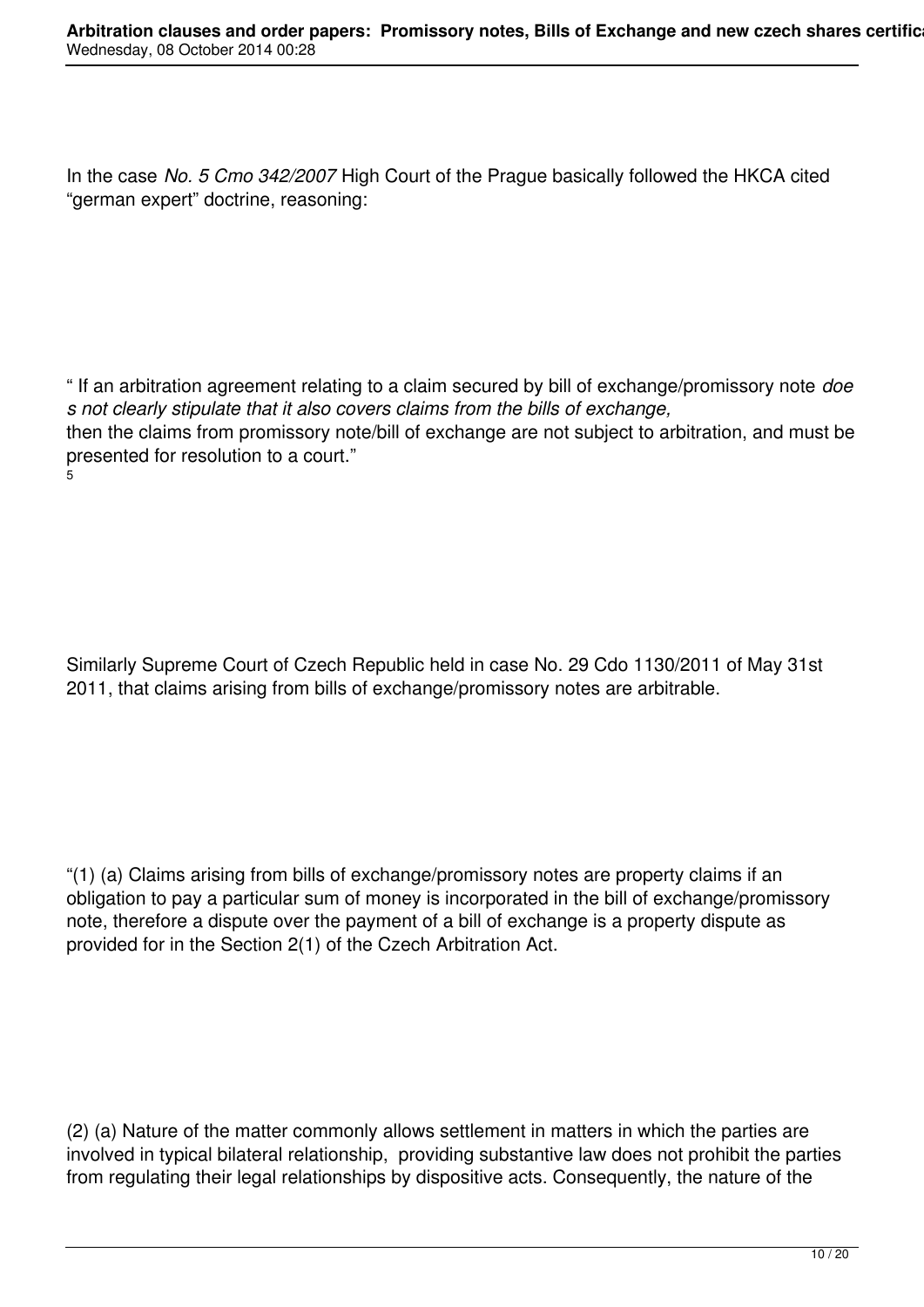matter excludes the possibility of settlement particularly: in proceeding which could be commenced by court without motion of party, in matters in which the courts decides on party's personal status and in matters in which substantive law does not allow settlement by agreement of the parties to the legal relationship."<sup>6</sup>

This ruling is of twofold eminence. First is mention about promissory note as property claim with prerequisite of "obligation to pay sum of money" to be incorporated in promissory note. In fact, Supreme Court consequently opined, that blank promissory note is also obligation to pay sum of money (though not indicated in the bill of exchange/promissory note as of issuance).

Second is description of the matters which commonly allows settlement. As we can see, order papers are not 'typically bilateral' other way around, it is instrument evolved for trading, and therefore for moving step by step among broad 'critical mass' of endorsees/endorsers, and via SC ruling involving in the effects of arbitration agreement e.g. guarantors.

**German expert again**

Surprisingly enough (in the light of german expert cited by HKCA), in german jurisprudence and also arbitrability of bills of exchange/promissory notes (Wechsel) is practically unopposed.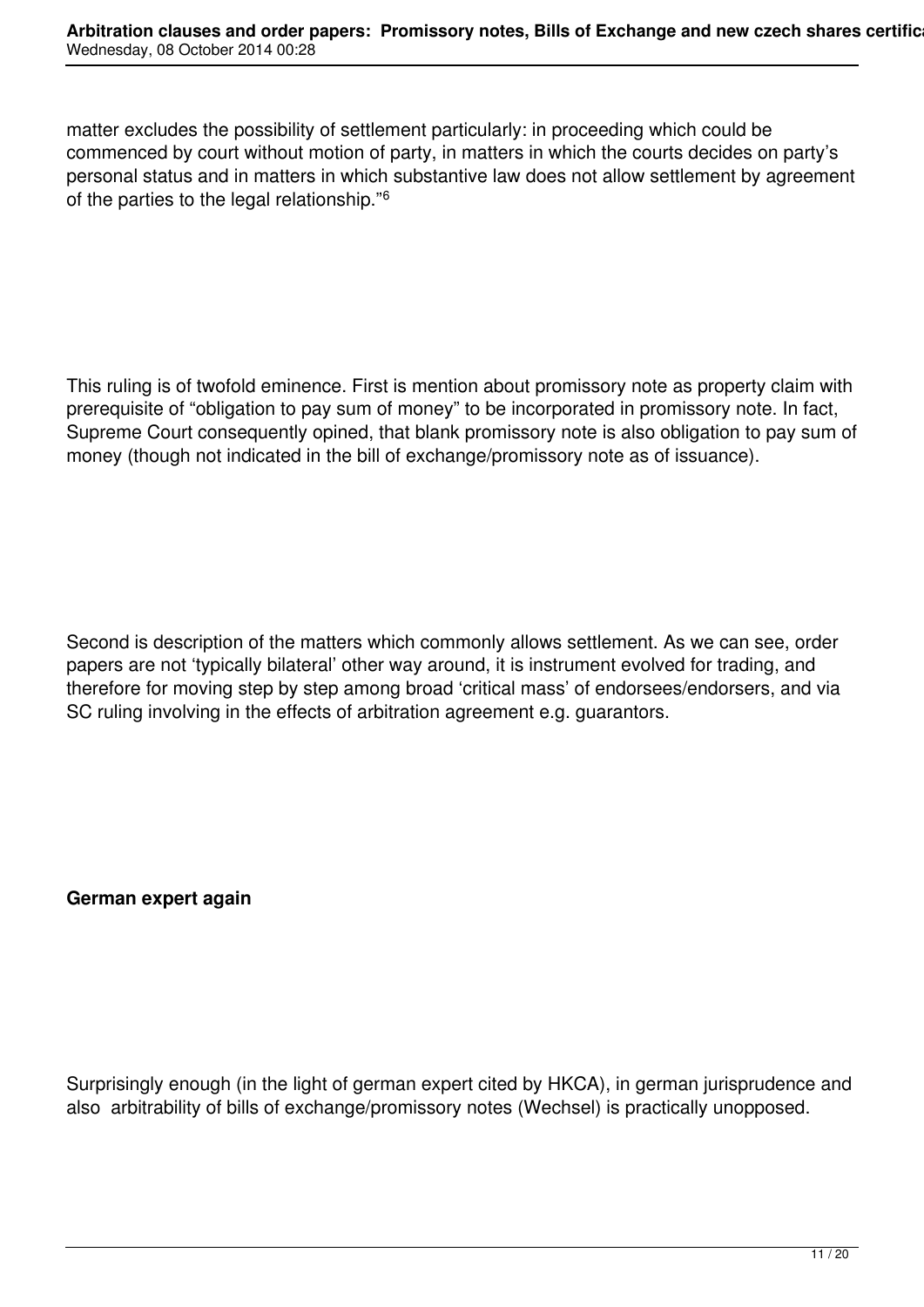For example Rolf A. Schütze<sup>7</sup> is pointing out not the problematic arbitrability with respect to the separability of the arbitration agreements, its scope or non-signatories, but instead the very fact of quick promissory notes documentary proceeding (consisting of initial proceeding without knowledge of the debtor, and 'nachverfahren' which is first access for defendant to the court) before civil courts and thus reasonability of arbitration in such cases, where parties choosing arbitration waive effective measures of the "Urkundenprozess".

Turning eyes from literature *(I admit that it would be questionable if one piece of Rolf A. Schütze great works is enough, but for the purpose of this paper I answered positive)* to case law, we will find, that in Germany there is no problem with arbitrability, or separability of the arbitration agreement.

In *III* ZR 214/05 Bundesgerichtshof (BGH) rendered decision which only confirmed that parties which agreed on arbitration in dispute concerning promissory note waived also access to "Urkundenprozess". In similar terms also OLG Celle ruled in Case No. *5 U 86/05* di

smissing the appeal against termination of proceeding before state courts due to the arbitration agreement including promissory note. 8

Also in the case No 18 U 83/00 the OLG Köln annulled decision of the first instance court which was issued in the documentary proceeding on promissory notes (wechselprozess, urkundenprozess) in the exact case where broad arbitration agreement was signed, and defendant particularly challenged jurisdiction of german courts of law.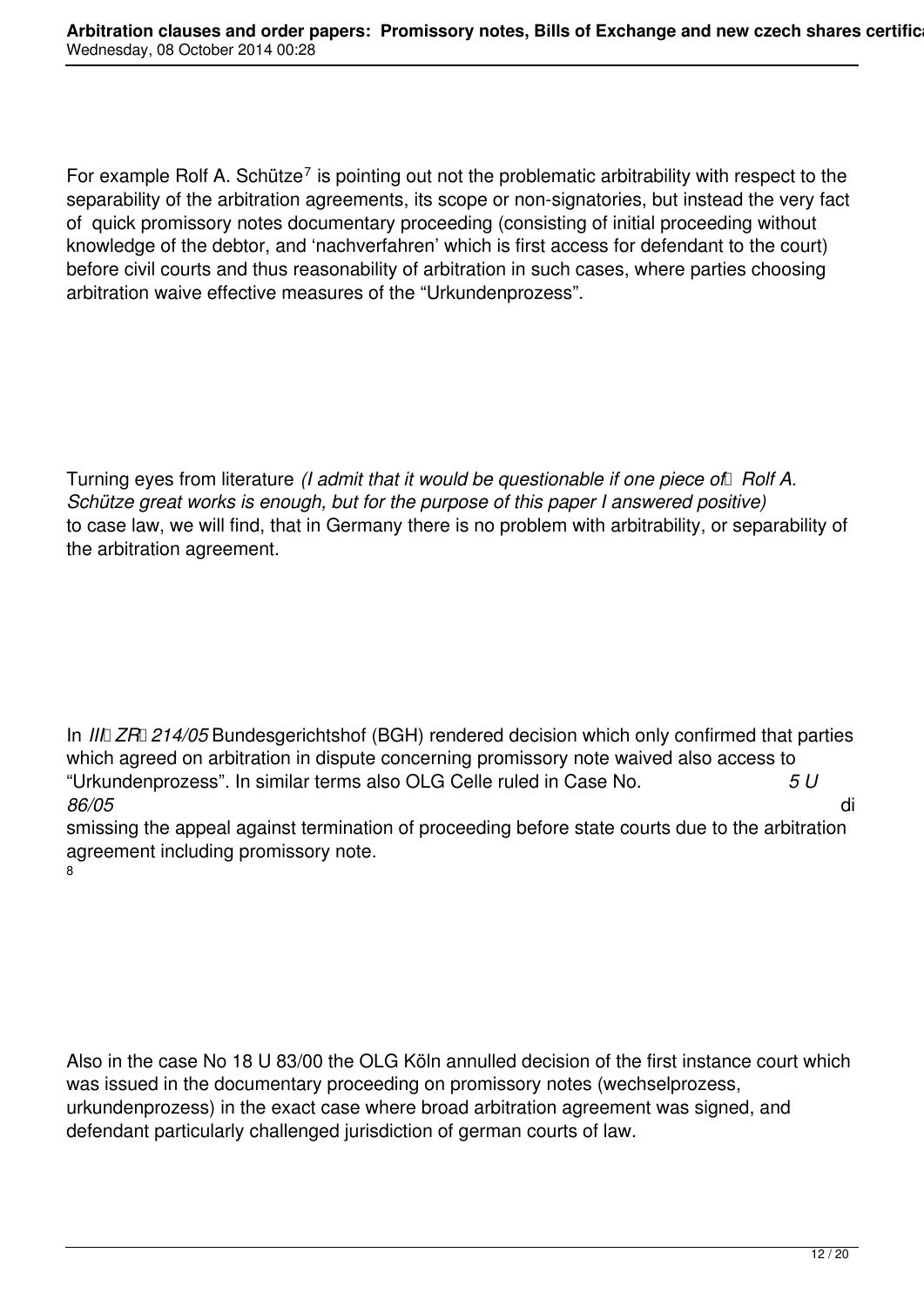Arbitration agreement was stipulated in Partnership Agreement (Gesellschaftsvertrag) , and reads as follows:

"For all disputes arising out of the Partnership agreements, whether of shareholders among themselves in matters of the company or questions of the legal validity of the Partnership agreement and of this arbitration agreement, the ordinary courts of law be excluded and - if legally permissible -instead the decision shall be made by a court of arbitration. This also applies for clarification of points of doubt and the elimination of inequities and hardships. "

As OLG stated in reasons: with words "disputes arising from these Partnership Agreements"are not only meant those that relate specifically to one of the articles of association, but, mutatis mutandis, all company-related disputes. The Partnership Agreement established by its conclusion and content position of the Company and at the same time determined the rights and obligations of the shareholders to the Company. The present dispute relates to the relationship of the defendant as a shareholder against the applicant."<sup>9</sup>

## **Back to Prague: Shareholder and agreement in writing**

In the case of the *31 Cdo 1387/2010* Supreme Court remanded case to lower instances with dangerous application of precedence of european human rights law.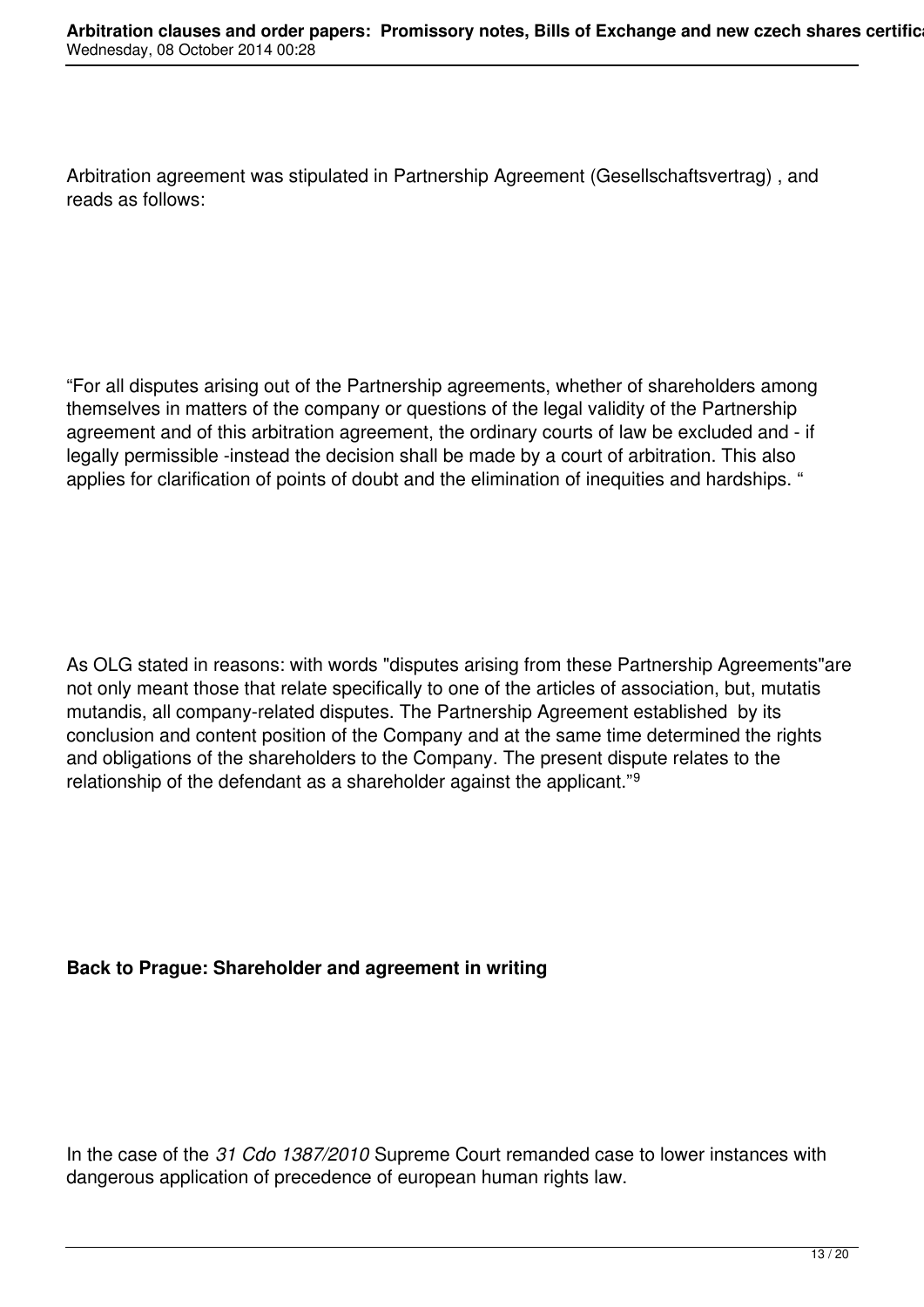" Even though the applicability of an arbitration clause also to shareholders who did not sign the acquisition agreement was confirmed on several occasions by the Supreme<br>Court, as well example as by the Constitutional Court, the as by the Constitutional Court, the Supreme Court decided, in this case, to change the established case law and it ruled that the clause is not binding on shareholders who did not sign the agreement.

The Supreme Court did so in the light of the Judgment of the European Court of Human Rights in Suda vs. Czech Republic (Application no. 1643/2006), which considered such an arbitration clause to be violating the right to a fair trial under Article 6 of the Convention for the Protection of Human Rights and Fundamental Freedoms. Since the application of the Convention takes precedence over the application of Acts, it was not possible to apply Section 220k of the Commercial Code based on which such arbitration clauses had been previously allowed.<sup>10</sup>

This ruling is of paramount eminence to the founders of limited liability company, causing concerns as to drafting Partnership Agreements and also Shareholder Agreements and Certificates.

**Conclusions and Take-Aways**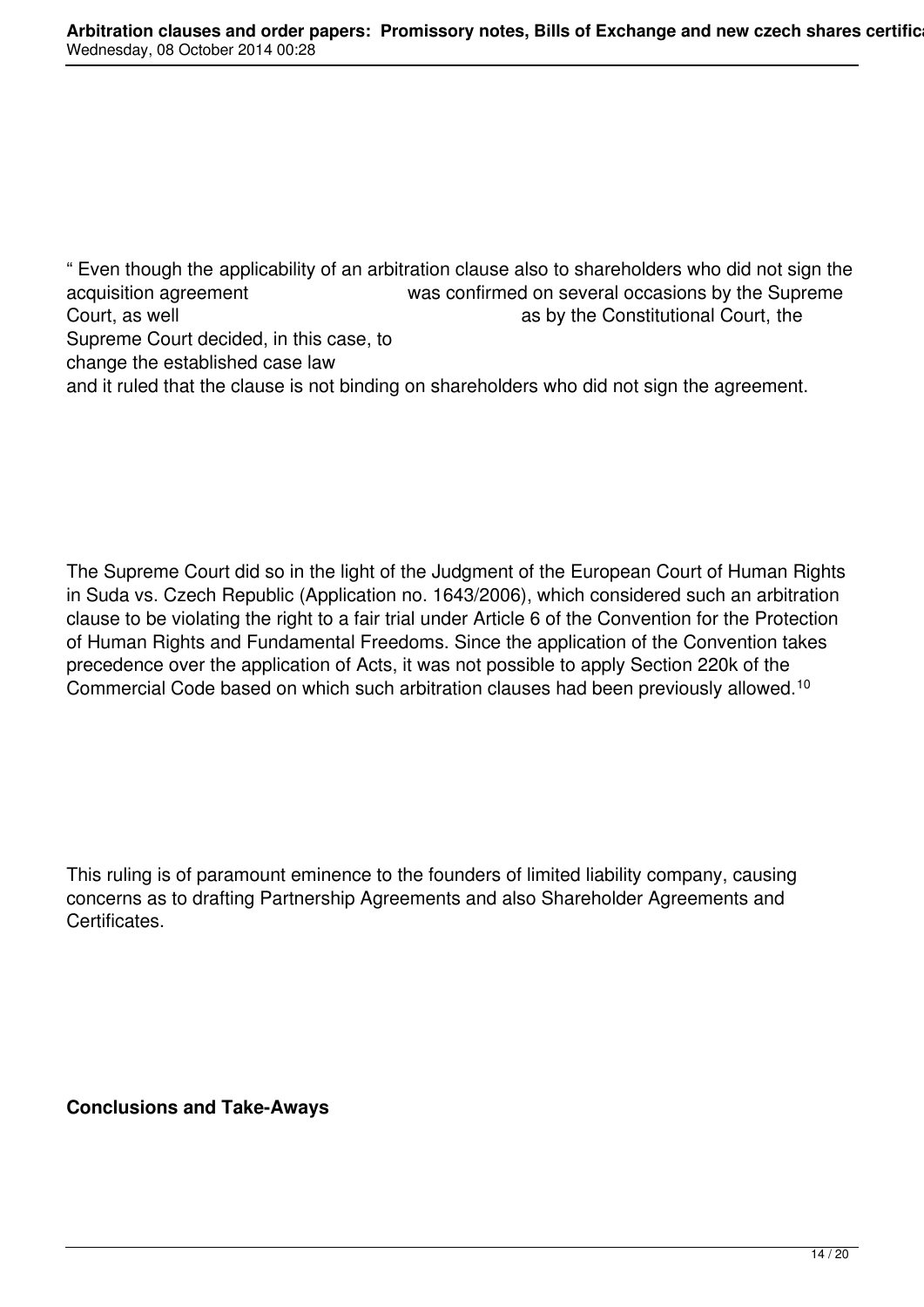Summarizing above mentioned changes in court practice we can assume some conclusions, not necessary amounting to answers on the aforementioned questions.

1/ Would be arbitration agreement concerning the order papers declared null and void citing non-arbitrability, or the subjective scope of arbitration agreement, and in what circumstances ?

*In the present circumstances, declaration of arbitration agreement as null and void on the grounds of non-arbitrability is improbable. Instead the subjective scope of agreement will be more sensible to challenges.* 

*Good and simple way is to include the arbitration agreement in short terms or at least reference to it directly in the promissory note, and also Shareholder Certificate.* 

*As best practice cautious draft of arbitration clauses in Partnership Agreement and also in Shareholders Agreement and Shareholder Certificates which company will issue is recommended.*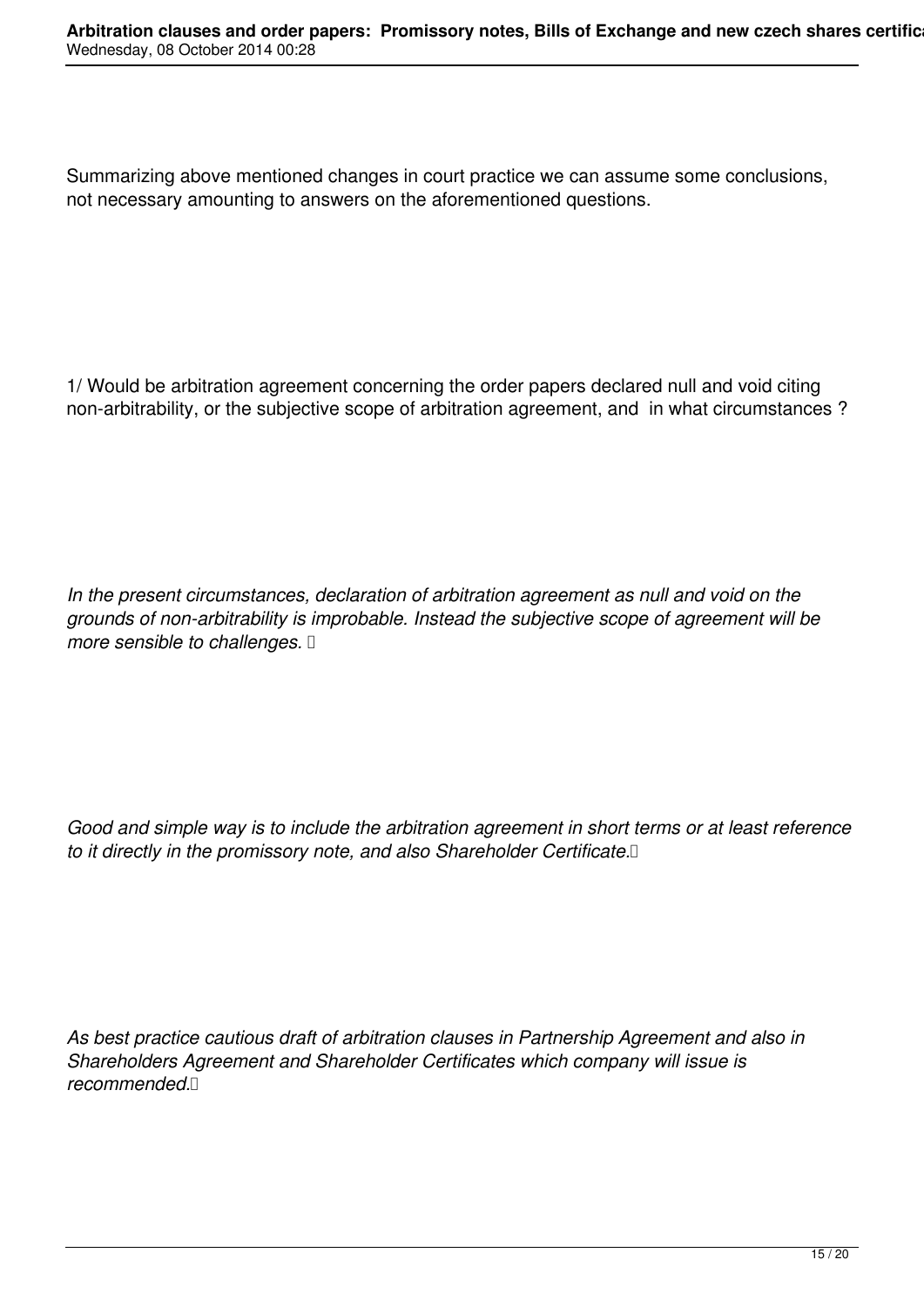2/ Can the arbitration clause in the main contract bound parties of order papers issued *on the basis of such contract ?*

*In principle, as is proven by aforementioned case law, in continental law prevails broad definition of scope of arbitration agreements, but most recent development influenced by ECHR could evolve to situation of widespread denial of binding nature of the main contract, or underlying contract as to parties of order papers, particularly in cases of change in persons to be bound by arbitration agreement, which was not signed by them.*

*3/ Can the arbitration clause in the Articles of Association or Shareholders Agreements bound the members acceding such instrument by virtue of the order paper ?*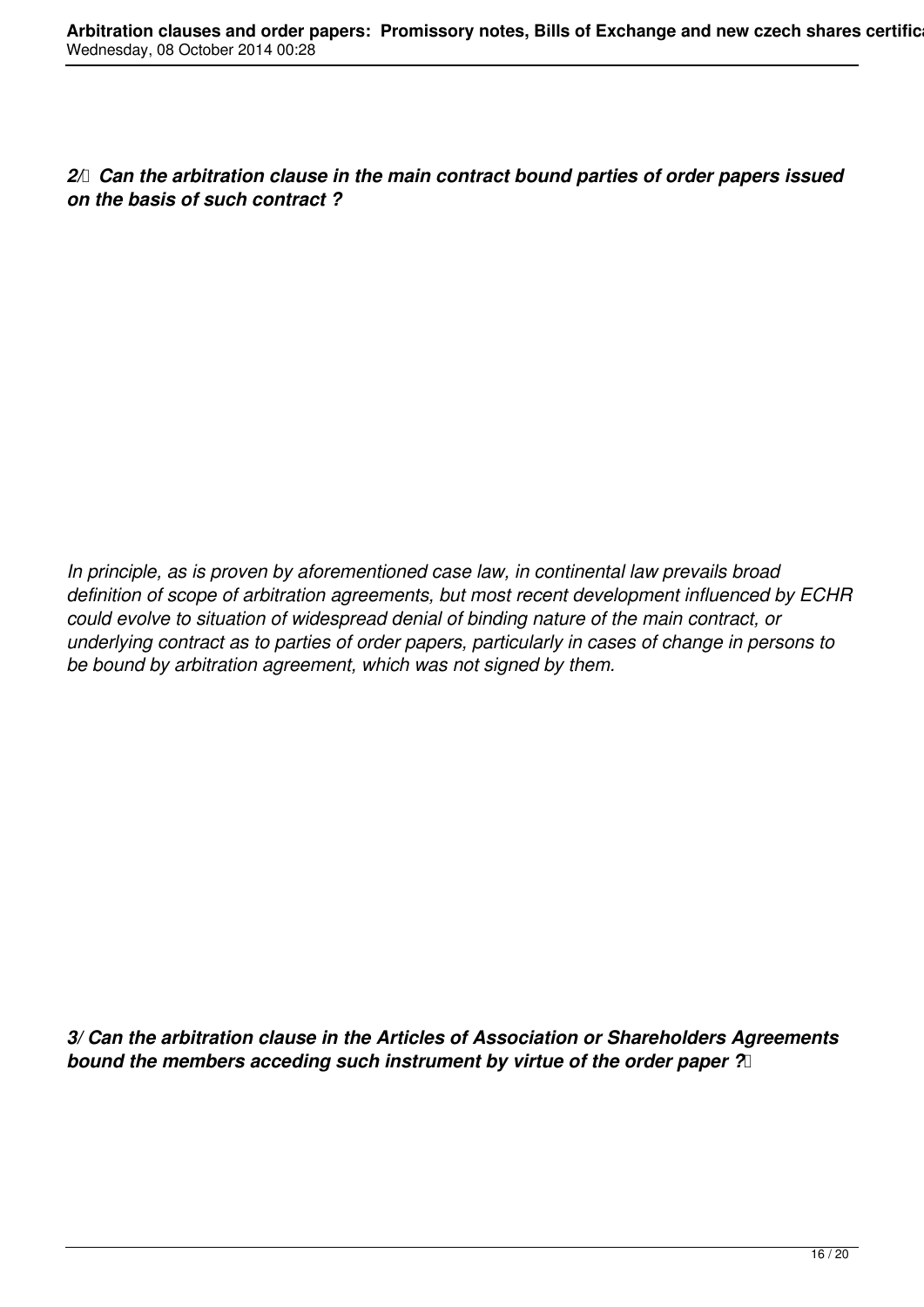*At first sight there is similarity with question No. 2) but bearing in mind that order papers will be transferred by virtue of signature at the paper, if cautiously drafted, this clauses will be valid and binding to those shareholder.* 

*As matter of clarity, there are diferences between arbitration agreement and its subjective scope in the case of its integration in Articles of Association and Partnership/Shareholder Agreements on the one side, and in the Shareholder certificate on the other side.*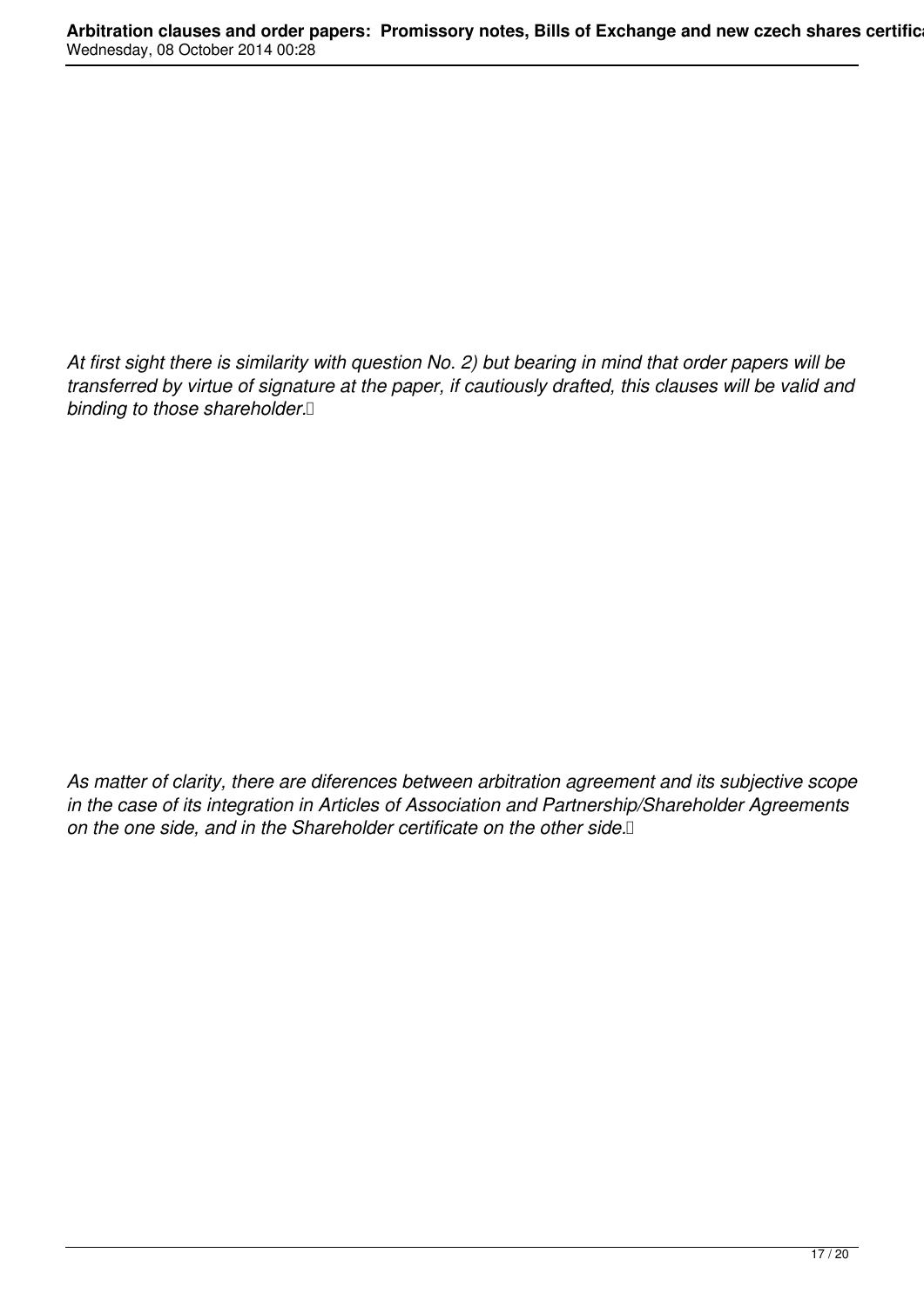*By virtue of taking certificate and signing as shareholder, new shareholder is always successor of the original one, what shall be construed as succeeding to Articles of Association and P/SA (MoA), therefore in the main constitutive document of the Company founders will include arbitration clause also shareholder certificate issued without arbitration clause would be treated as instrument of accession to arbitration agreement.* 

*With regard to ECHR pratice and SC 31 Cdo 1387/2010 would be preferable to include arbitration agreement also in the Shareholder Certificates.* 

*Notes*

1) Under term **germanic continental** shall be included jurisdictional and jurisprudential tradition of german speaking states, some of successors of Austria-Hungary (Czech Republic, Slovakia, Hungary, Croatia, Slovenia) and at least in some degree also former constituents of Soviet Union.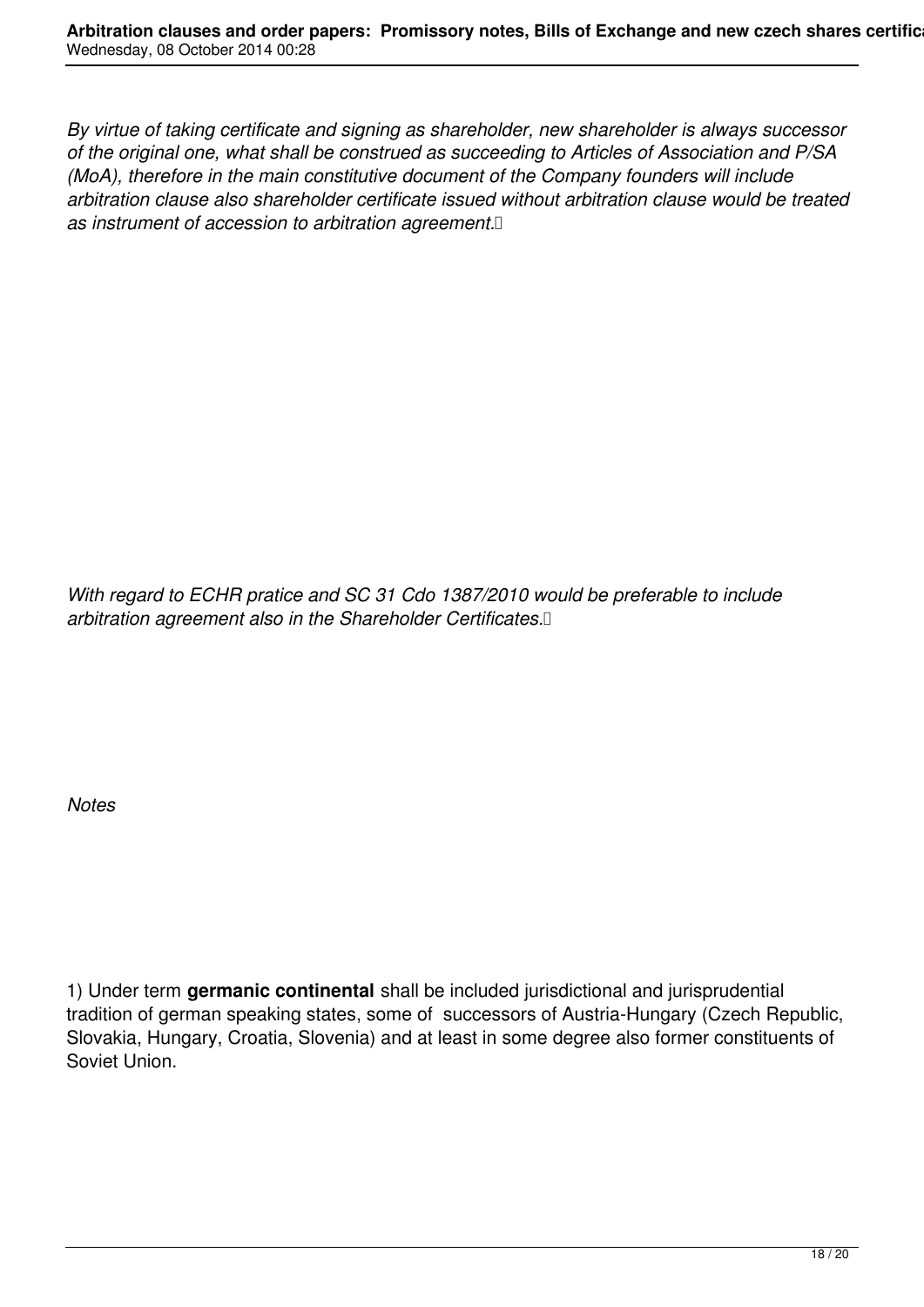2) Objective arbitrability determines the subject matters which can be referred to arbitration. An award may be set aside due to non-arbitrability of the subject-matter of the dispute.

3) Arbitrability of real estate property disputes was broadly discussed in Russia, and undervent major case law change with regard to the landmark decision of Constitutional Court, opening door for (though limited) arbitrability of the disputes over immovable property , but this question is not discussed in the present paper. Also in Czech Republic there is landmark decision of High Court Ostrava concerning real estate arbitration. Both cases provides for distinguishing between "obligationrecht" and "sachenrecht".

4) For in-depth analysis of recent development in Singapore: Shaun Lee, Can a Claim on dishonored check(s) avoid a stay for arbitration ?

http://singaporeinternationalarbitration.com/2013/07/18/can-a-claim-on-dishonoured-cheques-av oid-a-stay-for-arbitration/ last access: 15.8. 2014, and Shaun Lee, Case update: (1) Governing law of arbitration determines scope of arbitrability,(2) Disputes on Bills of Exchange falls within the scope of arbitration clause: http://singaporeinternationalarbitration.com/2013/12/26/yafriro-h c/

5) According to prof. Bělohlávek in: Arbitration Law in Czech Republic, decision was quite suprising for it does not require arbitration agreement to be concluded exclusively concerning claims from bills of exchanges, only requiring "clear understanding of parties" over the scope of arbitration clause.